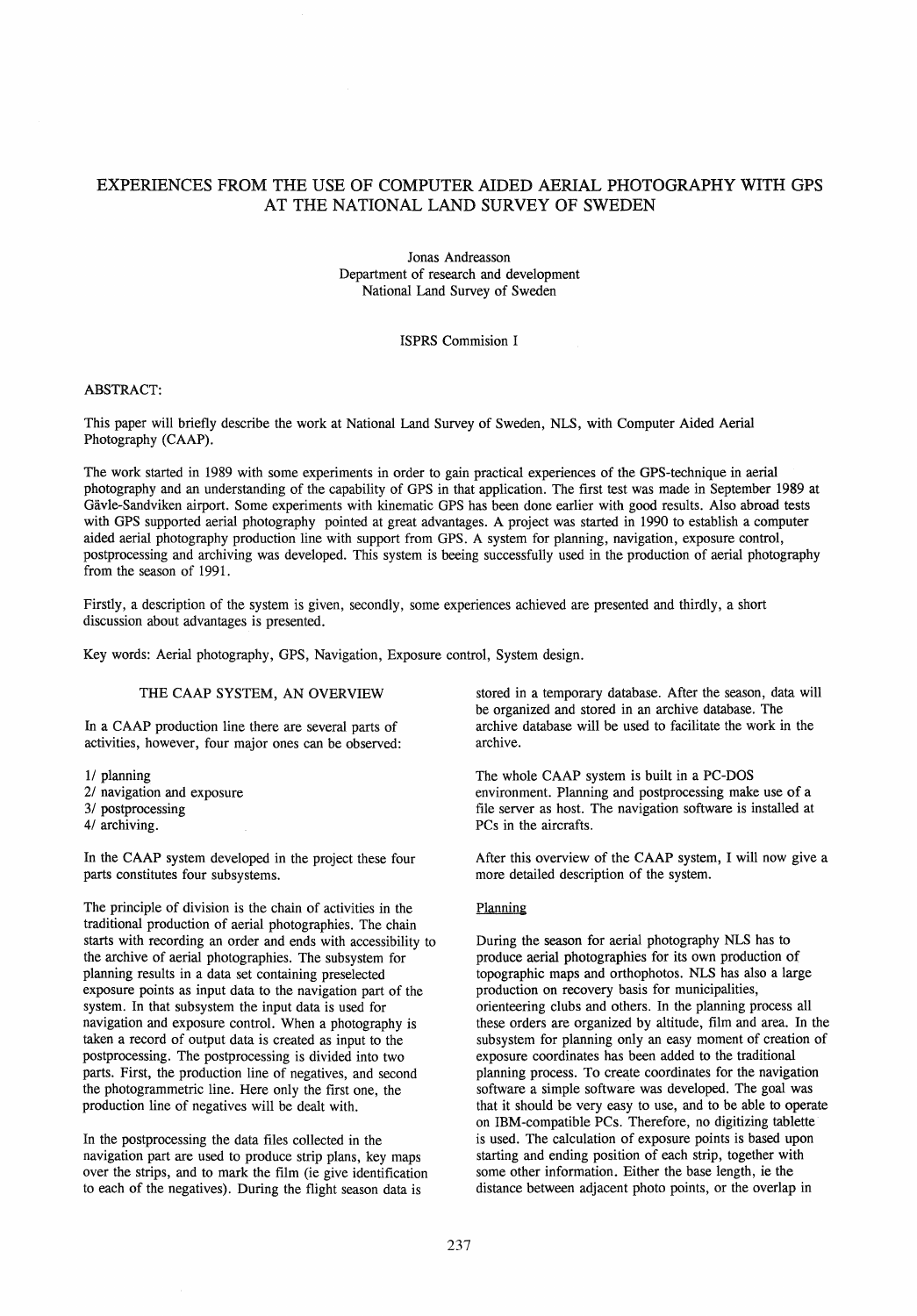percent can be given together with aerial camera parameters such as focal length and negative size, as input data to the software. For determination of the z-coordinate a mean hight value of the area is calculated from the elevation database of NLS. The resulting data file is input to the navigation software. It is an ASCII data file, consisting of x-,y- and z-coordinates for each photo point. The file can be edited.

Every job is stored in a subdirectory. In the subdirectory the coordinate files are stored as weIl as an area file. The area file administrates what strips to be used, and in which order the strips will be numbered and drawn in the navigation software.

To check the input data, a plot is always made. For this purpose the AutoKA-PC software is used. AutoKA-PC is a mapping software developed by NLS.

### Navigation and exposure

Eguipment During 1991 one aircraft was equipped with the navigation system. The technical equipment consists of:

- Zeiss Jena LMK Aerial camera
- A portable PC as navigation computer
- Ashtech LXII GPS-receiver with photogrammetric option.

The system is shown in figure 1.



Figure 1, The navigation system

We have chosen not to connect the system to the autopilot. Instead, the navigation information is presented on a flat screen to the pilot and the navigator. They will control the flight visually. This solution was chosen to avoid change of direction of the aircraft when a photo is taken. During 1992, we added real time corrections to the GPS-receiver in order to obtain better accuracy of the real time navigation.

The navigation software The navigation software uses the satellite positon as input coordinate data. The data is displayed as positions and as corrections on a screen, see figure 3. The navigator and the pilot use this information to navigate. The software controls the aerial camera directly. When the aircraft reaches a preselected photopoint,a pulse is being sent to the camera and a photo is taken. For each exposure a record of output data is

created, containing exposure identification, coordinates, height, satellite quality and time.



Figure 2, The area screen. This screen shows the strips of a job. A starting point is chosen by use of keys.



Figure 3, The strip navigation screen. The screen is divided into four parts. Top left is the prediction line, bottom left is the position in height and parallel to the strip, bottom centre is a downcount for exposure and on the right, a vertical indicator showing how the flight is proceeding.

The navigation software administrates the jobs in two ways. Firstly, the data of each job is stored as a subdirectory outside the software on the hard disk. Every job subdirectory consists of files containing coordinates of the preselected exposure ponts. Secondly, in the navigation software, selection of one job is done alphanumerical. The job will then be presented graphically on the area screen (figure 2). The software then uses the area file to extract, numerate and draw the actual strips during the particular job. On the area screen, a starting point of one strip is selected by use of keys. The navigation software will automatically give navigation information to the particular starting point directly after selection. When the aircraft is positioned at the beginning of the strip, the strip navigation screen will be used. This shows more accurate information of the position of the aircraft during the strip flight. The strip navigation screen is shown in figure 3.

At each preselected photopoint along the strip, a pulse is generated and sent to the aerial camera. The actual photopoint object will be flagged as taken and the object will then be erased from the screen. When the fiducial marks are exposed a pulse is sent to the GPS-receiver to tag the exposure time. This time tagging is very accurate, and it is also the key to accurate positioning of the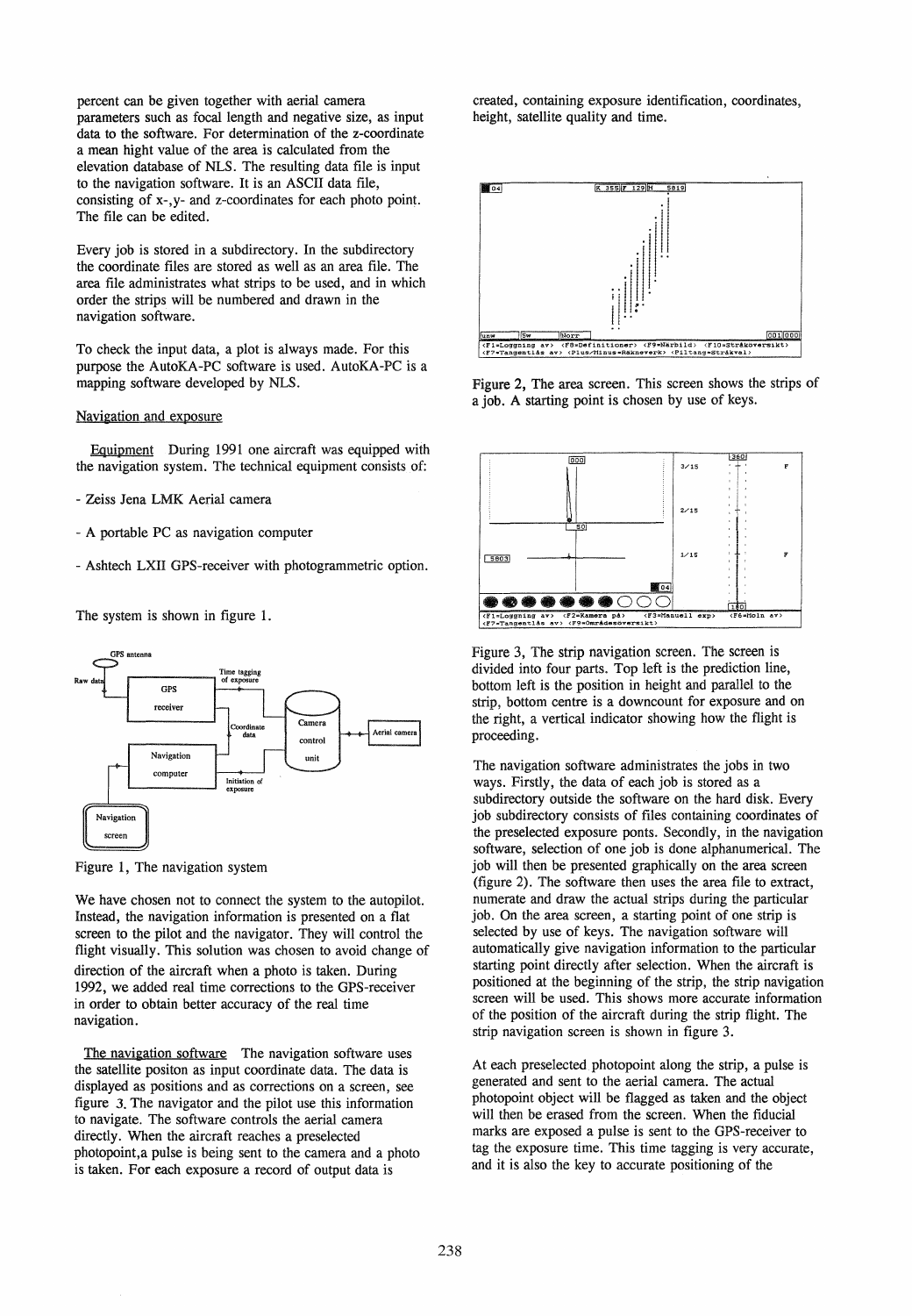exposures in the postprocessing. To make this procedure possible, the raw data must be recorded. Together with the raw data, a protocol file is made. This will be used to evaluate control the flight after the mission.

### Postprocessing

The postprosessing is divided into two parts, the production line of negatives and the photogrammetric postprocessing line. In the system design we observed these two parts, but only the production line of negatives is implemented so far.

The postprocessing is as follows. After a mission the film and a floppy disk are sent to the person who handles the postprocessing. The floppy disk is read and stored in the work database. In this database there is information stored about jobs, rolls and strips. The database is located at a file server and could be reached from several PCs at the same time.

The database is used in several steps. Firstly, a plot is made from the protocol file to check the result. This plot is used as a support in the optical check of the developed film. A bad result may be reason for a reorder.

Secondly, after acceptance, the film is marked. For this purpose the database is used together with a specially designed software and a plotter. The film will then be cut. An overview map is plotted. A printout of a selection of information from the database about the actual job is also made.

Thirdly, after acceptance, the negatives are sent back to the laboratory for the production of diapositives. During the inspection process some quality parameters are registered and stored in the database.

The job will then be delivered to the customer. The negatives are stored in an archive at NLS.

For the photgrammetric postprocessing, the outer projection centre for each exposure will be calculated. This will then be used in the aerial triangulation. This has not been done during 1991 since we do not yet use corrections from a reference station GPS-receiver. There are several ways of getting precise positions, but two of them are favourable. The best way is to get corrections directly from the radio. This will reduce the amount of data and therefore reduce the cost of postprocessing. The second way is to use a postprocessing method to get more accurate positions of the exposures.

### Archiving

After the flight season (in Sweden, ie March 1 to September 1), the data is transferred to an archive database. The archive database is designed to archive of negatives at NLS. This archive contains almost one million negatives from the start of aerial photography in Sweden in the 30s. Today, this archive is handled totally manual. The archive database will be a geographical database where aerial photographies are searchable in terms of geographical space, flight height, film type, time, etc. It will be very time consuming to convert the manual register

to such a database. However, a minor study has ben done, and a demonstration program using a cartographic interface and a phototype to an archive database has been developed (Ottoson, 1992). The system is running at a PC. This system will be used as a platform for further development of the archive system.

The geographical data to the archive database, will be collected in two ways. Normally, when CAAP system is used, data will be recorded automatically. If the system does not work, manual registtation and digitizing must be done. Hopefully old data will be manually collected successively.

#### EXPERIENCES

The experiences from the CAAP system are divided into three parts and will briefly be discussed below. The experiences will be concentrated around the navigation software. First the experiments done by NLS will be described. Thereafter follows a summary of the implementation of the system and finally, there is a short description about the use of the system.

# **Tests**

The experiments done by NLS are described by Jonsson and Jivall (1990) and Jonsson and Andreasson(1992).The first test made in September 1989 at Gävle- Sandviken airport aimed to determine the advantages and to get information about GPS-supported aerial photography. The test was done with a small Cessna aircraft where a Zeiss Jena LMK camera was mounted. The GPS receiver was an Ashtech LXII with photogrammetric option. At the airport, two GPS receivers were used as reference receivers. The results are the following:

- comparison between actual exposed and preselected posititions was found to be 20 - 40 meters( ca 0.5 seconds) too late and the accuracy of an exposure at a preselected position was 6 meters (1 sigma) along the strip.

- comparison between relative carrier phase and photogrammetric positions was calculated. The agreement between the position was found to be about 0.15 meter per coordinate.

The results pointed at a possibility for a use of GPS in aerial photography. New tests of the same type were made 1990 with an ordinary aircraft, a Gulfstream commander 840. The results from the 1990 experiment were almost the same as in 1989. As a result from these tests, a decision was made that a system should be developed to handle GPS-supported aerial photography.

# System implementation

The system has been implemented successively. First, a prototype software was developed and tested. The navigation software was first tested in a car and then in an aircraft. During the tests education was carried out. One